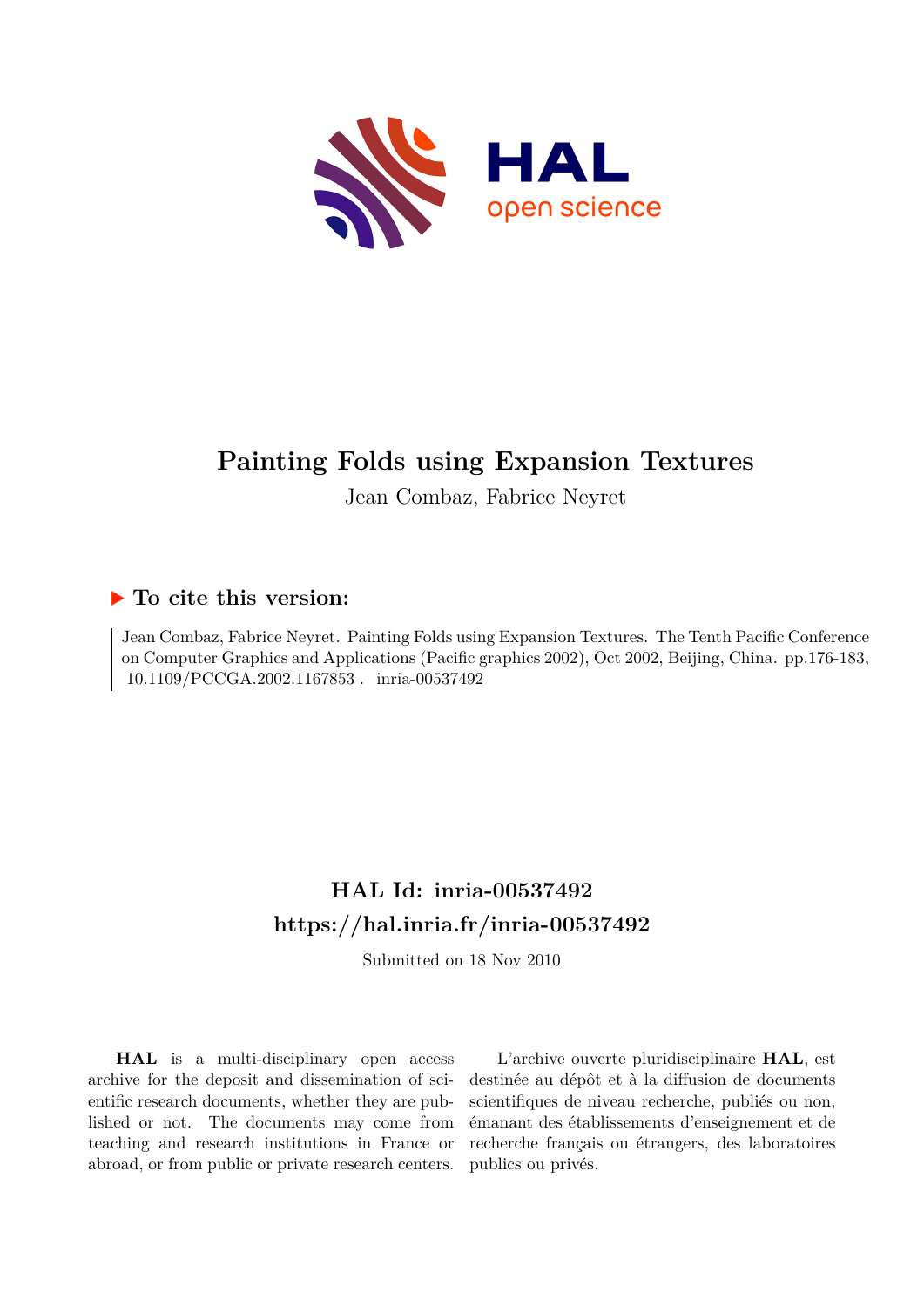### **Painting Folds using Expansion Textures**

Jean Combaz Fabrice Neyret iMAGIS - GRAVIR / IMAG - INRIA



**Figure 1. Examples of created folds.**

#### **Abstract**

*We present a method relying on* expansion textures*to add details such as folds on a surface. The user paints the expansion attributes on the surface (amount and direction of expansion, wavelength and regularity of folds), using either interactive or procedural tools. The modeling system generates the folds by calculating the new surface equilibrium. Results show that this tool allows CG artists to easily control the aspect of folds and drapes by adding surface locally, which is close to the way sculptors think. Our original contribution does not lie in the equilibrium solver, but in the very principle of texturing expansions to specify shapes details.*

**Keywords:** *surface modeling, user interaction, procedural modeling, folds, growth, details, imperfections.*

#### **1. Introduction**

Drape and folds occur in many situations (see Figure 2), from gravity or friction acting on cloth material to growth of elastic surfaces with constraints (e.g. aged coat layers, biological or geological developing surfaces). The sequence

of actions that have shaped a given folded surface can be very complex or unknown (e.g. for an unmade bed sheet), and the original state of the surface can be much artificial (e.g. for a cloth). As a consequence the physical simulation of these objects, which supposes that initial state and acting forces are known, is often difficult to apply in practice.

However, traditional artists know how to paint or sculpt drapes, without having to define state and forces nor having to simulate the physics. Moreover, different situations can lead to similar shapes, what allows artists to rely on various intuitions to interpret the shapes they have in mind or in front of their eyes. For instance, artists create new shapes or modify an existing one (either mentally or in reality) by adding or suppressing matter, rather than considering an ideal initial state and applying a series of physical forces to shape it.

Our purpose is to ease the work of CG artists by offering them a painting-oriented way of designing physical deformations such as drapes and folds. Our approach consists in starting with an initial state which is an approximation of the final state (e.g. a cylinder in the case of the tablecloth of Figure 2, or the body for drape clothes). This is similar to a sculptor or a painter first sketching the envelop or the silhouette of his work. Then we implement the 'adding matter' paradigm for shaping the surface by considering usercontrolled expansion or contraction operators, which can be isotropic or anisotropic. The control can be either interac-

*iMAGIS* is a joint research project of CNRS,INPG,INRIA,UJF.

<sup>-</sup> Jean.Combaz Fabrice.Neyret @imag.fr

http://www-imagis.imag.fr/Membres/Jean.Combaz/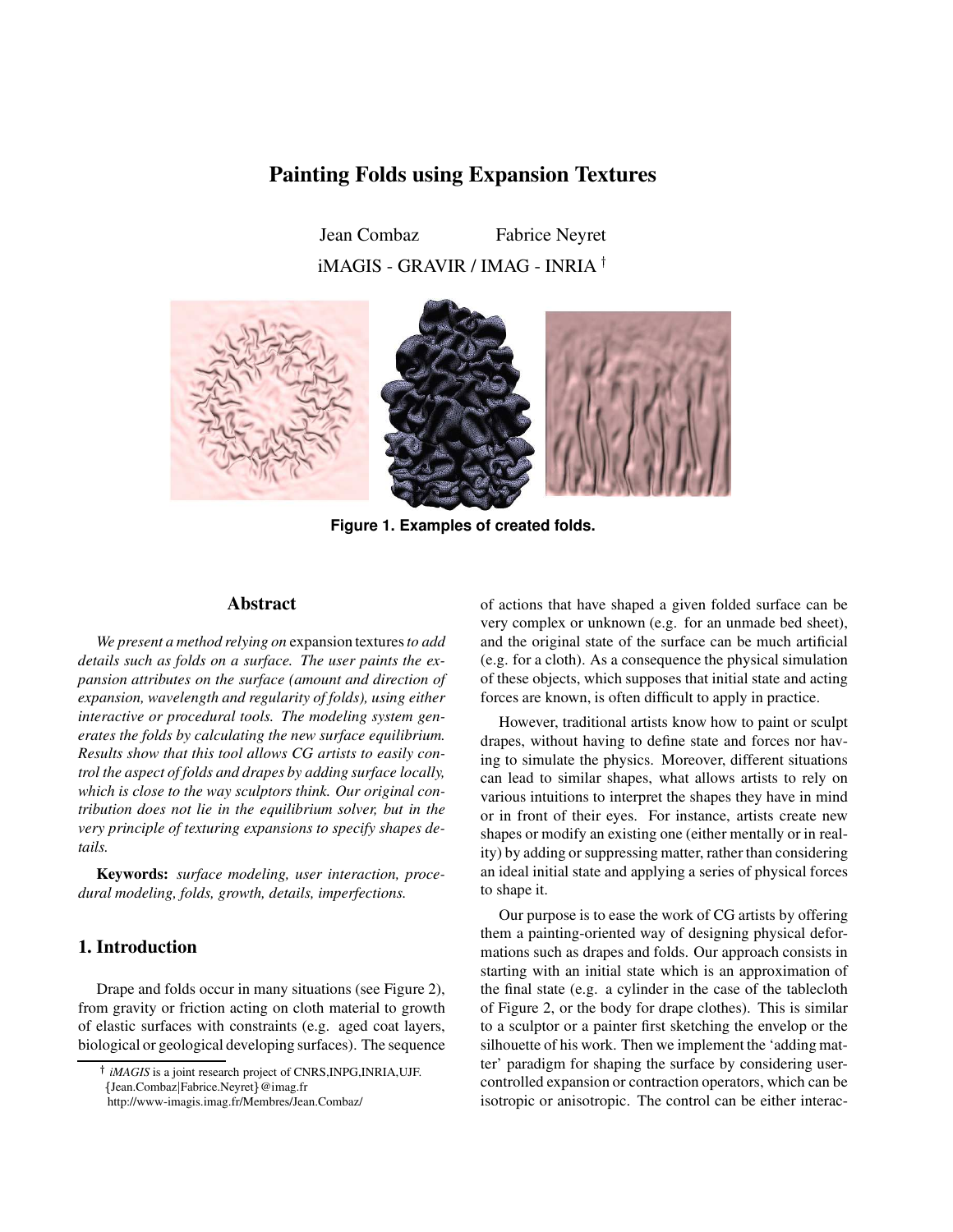tive through maps, or procedurally based. The modeling system produces the folds by solving the surface equilibrium, which is eased by the fact that the initial state is geometrically close to the final state.

Our engine is similar to a physical simulator, although it does not need to simulate the dynamics. Moreover we subdivide the surface only whenever needed, i.e. when and where the user adds folds. In this paper we show several applications of this principle in order to illustrate its convenience.





**Figure 2. Some drapes and folds from the real world: a scrunchy, real or sculpted clothes, a tablecloth, an aged paint coat, folds on macadam and a plastic cover lying on the ground.**

This paper is structured as follows: Section 2 reviews the existing work related to the modeling of details and the simulation of folds. Then, we describe our *expansion texture* technique from the user's point of view in Section 3, and from the programmer's point of view in Section 4. We show and discuss our results in Section 5, and conclude in 6.

### **2. Previous Work**

There are different ways exist to shape the geometric details necessary to make CG objects look real. This includes two different aspects: how to define or control the *content* and how to *represent* the details.

The first aspect is addressed by:

- interactive tools allowing the user to define explicitly the details, such as free form deformations (FFD) [24, 7] or direct painting on surface [16].
- procedural tools which let the user control the parameters of an automatic detail generator, which can be generic [20, 11, 13] or specialized [12, 23, 22, 1, 32].
- simulation tools which reproduce physical laws to be solved, used in particular for cloth material [25, 5, 2] and for some biological patterns [14, 31, 27].

The second aspect, i.e. the way to represent the details, may involve:

- polygonal meshes and other 3D surface encodings,
- displacement maps, i.e. texture encoded relief that can be translated into geometry at rendering time [29, 15],
- volumetric textures [17, 18] and hypertextures [21], encoding the details on a non-surfacic way,
- bump maps [4] which fake geometry by modifying the shading of the surfaces.

Transition between these representations are defined in [3, 6].

The idea of simulating growth has been introduced in the scope of biological objects [28, 23, 22]. The shape of elastic surfaces such as cloth material at equilibrium is generally obtained through physical simulations [25, 5, 2] although some geometric tools are also used to fake the physics [9]. As D'Arcy Thompson [26] suggests for natural objects, there are several possible approaches to explain a given shape.

Interactive tools like Maya Artisan $^{tm}$  are convenient for the user, but they require the explicit design of shapes which can be very tedious for details. Simulation tools are accurate and generate natural looking shapes, but obtaining the final shape can take a long time. Moreover the user has to define an initial state and to explicitly provide the material parameters and the acting forces which might not be known: a sculptor reproducing a shape he has in mind or in front of his eyes cannot easily describe it as a mechanical experiment. Procedural tools allow for a high level control of the shape, which is very useful for the user. However such tools have been proposed mainly in the scope of texturing [20, 11] and only few of them are used to create geometry.

Our goal is to model geometrical shapes looking similar to the result of physical simulation while providing the user with high level of control of the shape details, as if he were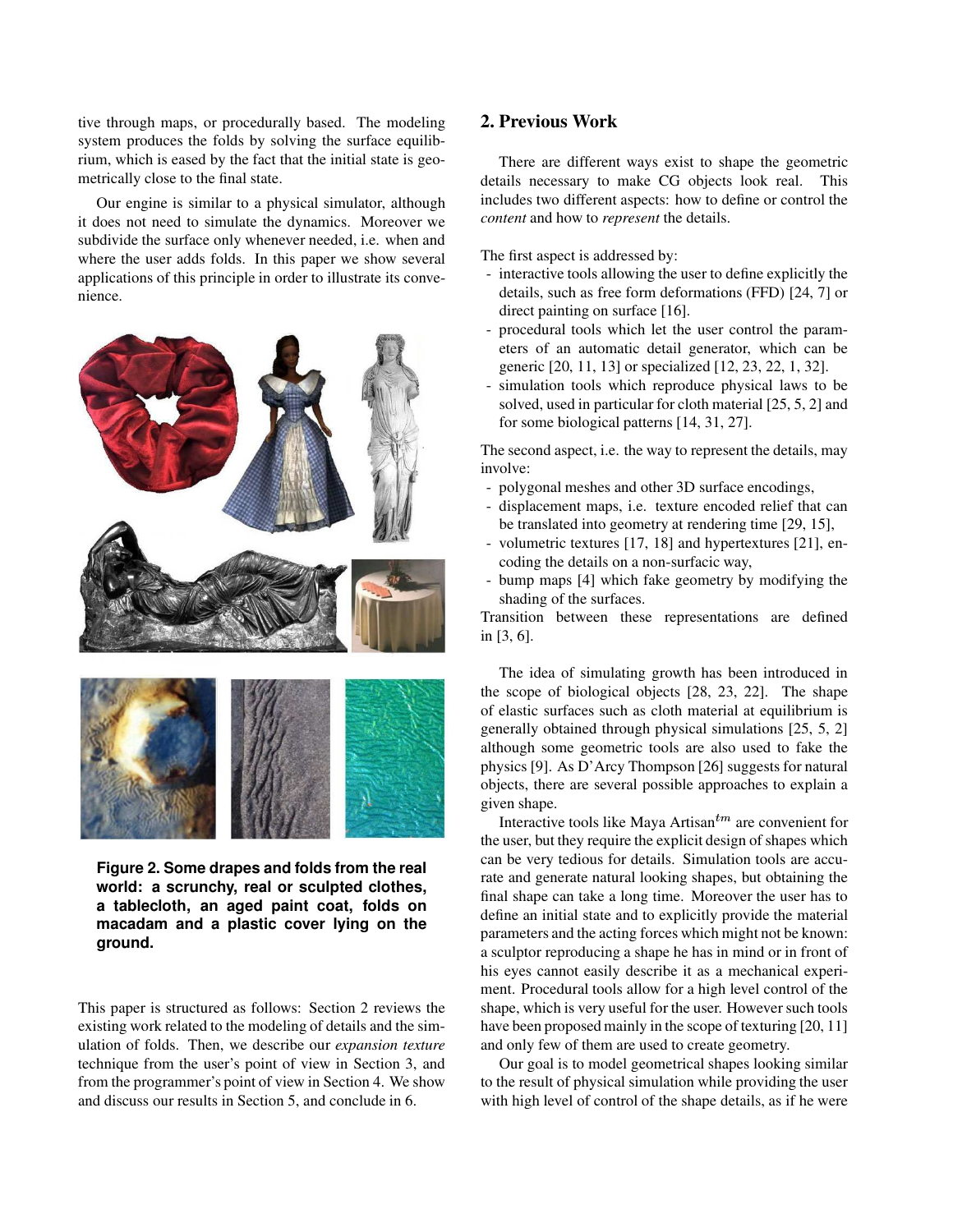

Figure 3. Interactive painting of folds in the paint coat around a bolt (see Figure 2). Here, the dark **ellipse on the tool figures the amount and direction of expansion as compared to the identity (figured by the light circle). The tool orientation follows the direction of the mouse.**

using a procedural tool. Our main concern is thus the first aspect reviewed above, i.e. the way the generated details are created. On the second aspect, though our current implementation is limited to generating polygonal meshes, it should be possible to adapt our scheme to the generation of other representations such as displacement maps or bump maps. In this paper, we concentrate on drape and fold patterns which have been largely used in classical art, but are very difficult to model using today's CG tools.

#### **3.** *Expansion textures* **from the user's point of view**

The principle is to let the user control the high-level parameters either globally or by painting their variations on the surface (through various means, either interactive or not). The solver (which is part of the modeling system) modify the mesh to generate the new surface equilibrium, thus adding details – the folds – to the main surface. This result will be computed either interactively or off-line depending of the complexity of the task. Figure 3 illustrates an interactive session.

The handles correspond to the expansion: the user controls the amount and direction of surface expansion, and provides extra information such as the desired wavelength and the amount of regularity. The expansion is given by a tensor field, which can be figured locally by an ellipse. In the special case of an unidirectional expansion, this tensor field collapses into a vector field.

The secondary handles correspond to the surface degrees of freedom. In our implementation, we account for the freezing of surface locations in 1 to 3 directions, extra forces (representing sticking or gravity), and collision detection (e.g. to simulate sticky coat or molded shapes).

The parameters corresponding to the primary handles are similar to the shaders in powerful rendering software. They can be input in different ways depending whether they are uniform or locally variable, and how the user prefers to tune them. Moreover, these parameters can be a scalar, a vector or a tensor. In our implementation, we allow the user to control the parameters interactively, procedurally or through maps. Non-scalar maps can be considered either as coupled scalar maps (which can be specified using regular paint programs) or vector maps. Although we implemented a GUI for parameters specification, our contribution is not in the human-computer interaction: numerous articles and softwares already deal with the painting of attributes, including vectorial or tensorial elements (e.g. the brush orientation in a paint program).

As for texture shaders, the expected complexity and the required quality of the result conditions the context of use: simple surface editing can be processed interactively while highly complex shapes are better specified by relying on maps or procedural definitions.

#### **4. From the programmer's point of view**

As stated in the introduction, defining the surface equilibrium knowing the constraints is a standard mechanical problem, for which various classical solutions exist (e.g., Finite Elements). We describe in the following our simplified implementation, which is based on existing techniques.

We rely on a triangular mesh to represent the free form surface on which details are to be created. We define the *reference state* as the length  $l_0$  of each edge and the mean curvature  $\kappa_0$  at each vertex. We consider the  $l_0$  values as the rest length of the edges, which will be updated according to the growth. Thus this is a *virtual* reference state, since it is only locally attainable. After having applied the user defined expansion or contraction acting on the  $l_0$ , we rely on an iterative solver to compute the new surface equilibrium. Each iteration moves the vertices in order to decrease surface stress. The stress is obtained by comparing the present location to the local reference state. In the following  $l$  is the edge length and  $\kappa$  is the mean curvature over the iterations. Our surface can be oriented, allowing surface growth on a preferred side (*e.g.,* if the surface corresponds to the boundary of a filled volume). This is done by providing oriented normals  $N$ .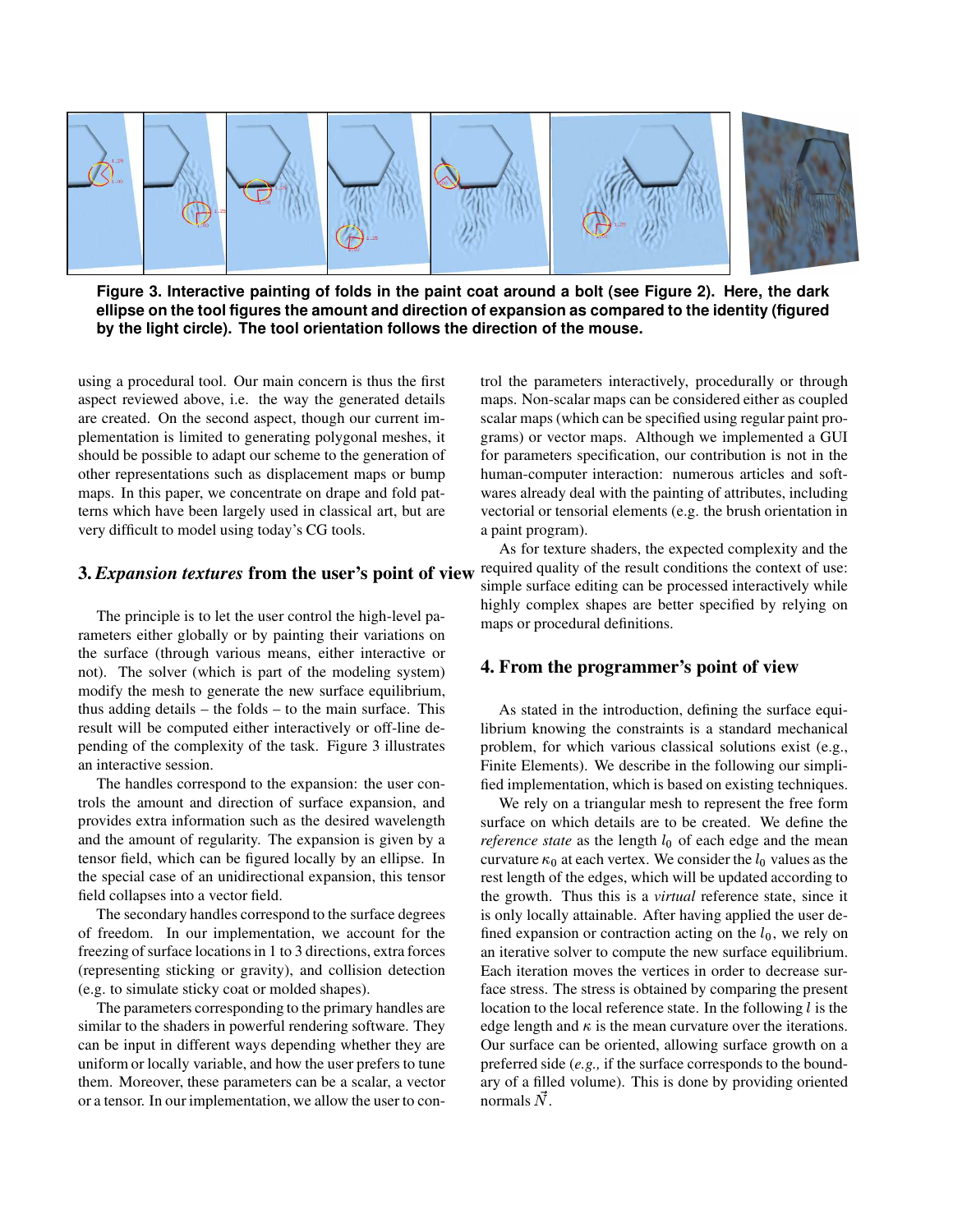Here is the overview of our algorithm, which we will describe in detail in the following sections:

- apply expansion or contraction on the surface by modifying the rest-length values  $l_0$ ;
- optimize the mesh (possibly by adding or deleting edges);
- iterate small displacements  $\epsilon F$  that decreases the stress.

In case of huge expansion, this scheme has to be adapted. We deal about this in Section 4.5.

#### **4.1. Expansion**

The expansion acts on the edge lengths: given the expansion tensor field  $\tau(u, v)$ , an edge l is lengthened by a factor  $\sqrt{\overrightarrow{t}\overrightarrow{t}}\overrightarrow{l}$ . In practice we integrate  $\tau(u, v)$  along the edge to get the mean value. MIP-mapping of the expansion texture could be used as well.

#### **4.2. Optimizing the mesh**

While the initial mesh can be sparse, modeling small details requires a dense final mesh. We rely on mesh subdivision to fit with the required wavelength and the scale of local parameters gradients. Moreover we re-triangulate deformed triangles adaptively in order to maintain a good triangulation quality. Mesh subdivision and retriangulation are important in practice for stability and performance issues. We implemented edge swap, edge splitting and edge collapse (see Figure 4) using Delaunay inspired criterion applied to free surfaces (see for instance [30]). We flip edges to maximize the minimum angle triangles. We simply split an edge when its length or when the angle between the normals at its vertices exceeds a limit (these limits are defined by the user) Moreover, we insert vertices where the expansion gradient is important in order to maintain accuracy of our simulation. Edge collapse is done on the contrary case using smaller limits to ensure an hysteresis between these two operations (this keeps the stability of the mesh configuration).



**Figure 4. Edge swap, edge splitting and edge collapse.**

#### **4.3. Evaluating the stress**

As for classical Finite Elements the strain can be obtained from the location of vertices and the rest lengths. We rely on the Green-Lagrange tensor (1) rather than the Cauchy tensor since it is more adapted to large deformation and not too complicated to evaluate (see discussions about this choice in [8]). We evaluate this tensor at each triangle. It is represented by a  $2 \times 2$  matrix:

$$
(\epsilon)_{ij} = \left(\frac{\partial x}{\partial \Omega_i} \cdot \frac{\partial x}{\partial \Omega_j}\right) - \delta_{ij}
$$
 (1)

where  $\delta$  is the Kronecker delta function <sup>1</sup> and  $(\Omega_1, \Omega_2)$  is a local coordinate system of the element. This tensor gives the deformation between the triangle in the reference state (defined by its rest lengths) and its present state.

Then the stress tensor  $\sigma$  can be deduced using the Hook's law (assuming isotropic linear elasticity), yielding the forces  $F$  at the vertices:

$$
\sigma = \lambda tr(\epsilon)I + 2\mu\epsilon \tag{2}
$$

where  $\mu$  represents the surface rigidity and  $\lambda$  measures its incompressibility. See for instance [19], where the problem is exposed in 3D. Since we deal with a 2D free form surface, this has to be restricted to flat 2D, then adapted to curved shapes.

The forces which express the tangential deformation of the surface are deduced from  $\sigma$ . At each node *i* we sum the contributions  $\vec{F}_{ki}$  of triangles k which shared the vertex i where:

$$
\vec{F_{ki}} = -\frac{a_{0_k}}{2} \sum_{j=1}^3 \vec{x_j} \sum_{\alpha=1}^2 \sum_{\beta=1}^2 (L^{ki})_\alpha (L^{kj})_\beta (\sigma)_{\alpha\beta} \qquad (3)
$$

vector for the node  $j$ . This vector depends only on the rest  $_{0_k}$  is the area of the triangle k, and  $L^{kj}$  its linear basis lengths.  $\vec{x_j}$  is the vertex j 3D position. The sum of  $F_{ki}$  is first projected in the tangent plane.

Then surface curvature forces  $\vec{F}_k$  and normal stress  $\vec{F}_N$ have to be added.  $\vec{F}_\kappa$  is a restoring force which tends to smooth the surface by limiting the difference of curvature as compared to the reference state.  $\vec{F_N}$  is a folding forces which translates the triangle compression into a displacement along the normal. We also use it to control the fold shapes. In order to avoid the complexity of the shell theory, we use simplifications inspired by [10]: we chose

$$
\vec{F}_{\kappa} = -k_{\kappa} \cdot (\kappa - \kappa_0) \vec{N} \tag{4}
$$

$$
\vec{F}_N = (k_p \mathbf{f}(\kappa - \kappa_0) + k_{p_i}) C_a \vec{N} \tag{5}
$$

 $\kappa$  and N are computed using the same neighbor vertices interpolation as [10].  $k_{\kappa}$  and  $k_{p}$  are two constants.  $k_{p_i}$  is a

 ${}^{1} \delta_{ij}$  equals 1 if i=j and equals 0 otherwise.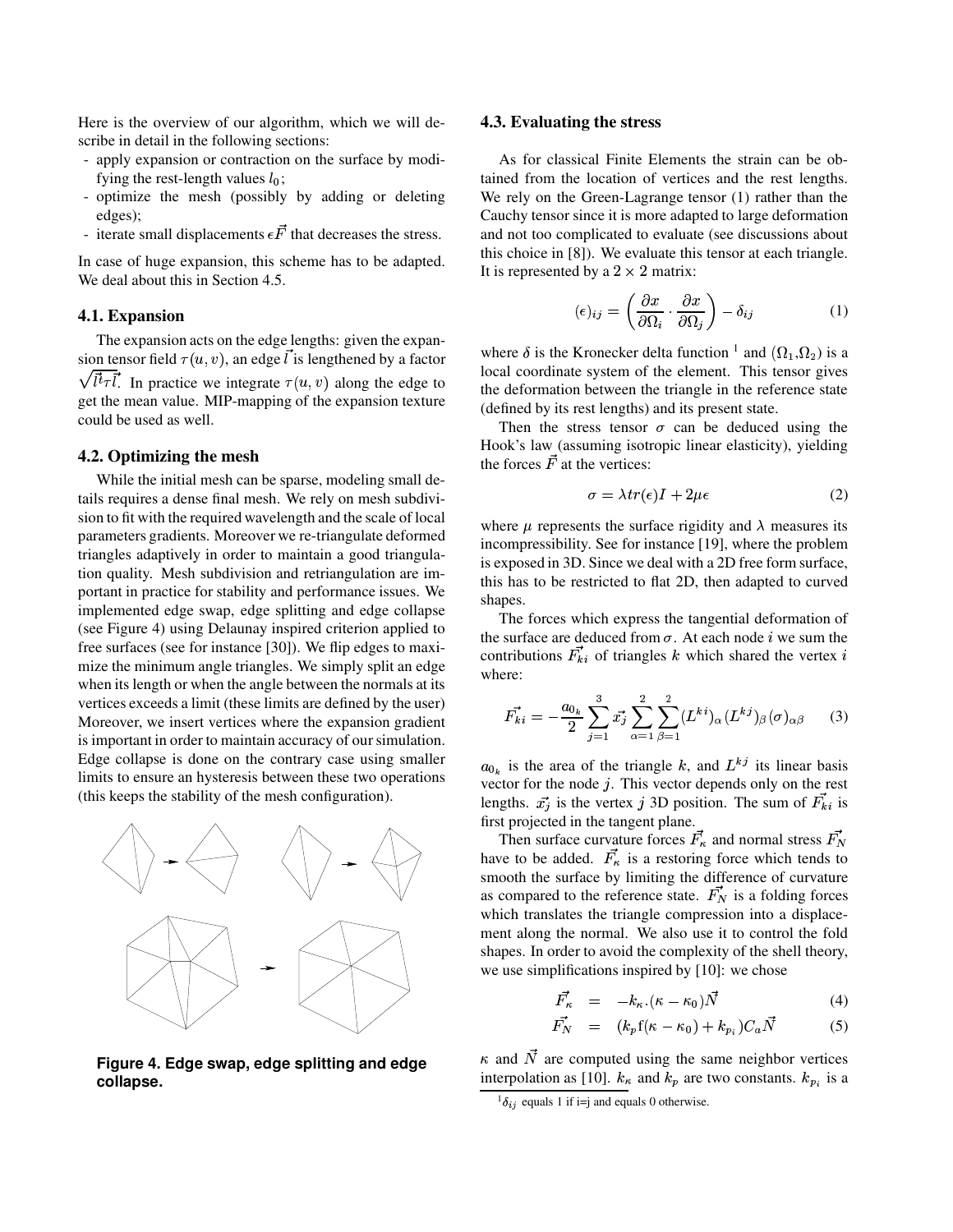bias allowing to push the surface in a preferred direction ( $\vec{N}$ ) or  $-N$ ). If no direction is preferred  $k_{p_i}$  could be zero, but it is better to set it at each vertex using small random values. This avoid flat surfaces to get stuck in 2D despite having a high internal constraint.  $C_a$  is the area compression rate of the dilated surface. Considering the cell around a vertex, we have:

$$
C_a = \frac{\sum_{cell} a_{0_i} - a_i}{\sum_{cell} a_{0_i}} \tag{6}
$$

where  $a_0$  and  $a$  are the rest and actual triangle areas (deduced from the edge length  $l_{0_i}$  and  $l_i$ ).  $f(\kappa)$  is a function which controls the shape of folds. We explain how to choose it in the next paragraph.

Note that all the forces are relatively independent of the discretization. They are more accurate in case of almost equilateral and smaller triangles but there is no bias. If an equilibrated surface is subdivided the same shape will be kept except for small numerical errors.

#### **4.4. Controlling the folds shape**

We introduce  $\kappa^* = \kappa + L(\kappa)$  where L is a smoothing kernel. We chose  $f(\kappa) = \sigma(\kappa^*)$  where  $\sigma()$  is a sigmoid <sup>2</sup>. For high  $\kappa^*$  we only want to know in which direction to push the surface. Let us illustrate this in 1D with  $L = \nu \frac{\partial^2}{\partial x^2}$ . At equilibrium we have  $F = 0$ , thus  $\kappa^* = 0$ . So  $\kappa + \nu \frac{\partial^2 \kappa}{\partial x^2} = 0$ , yielding  $\kappa = \cos(\frac{x}{\sqrt{n}})$ . Thus to get folds with a wavelength  $\lambda$ , one has to choose  $\nu = (\frac{\lambda}{2\pi})^2$  in the smoothing kernel. In fact, we use an anisotropic operator: the value in the folding direction is chosen as above, and the coefficient in the orthogonal direction (*i.e.,* along the folds) is chosen according to the desired fold regularity. Similarly, we chose  $\nu_y = (\frac{\Lambda}{2\pi})^2$  with  $\Lambda$  the desired 'coherency length' of the folds (see Figure 5).



**Figure** 5. Tuning of the wavelength  $\lambda$  and the **regularity .**

#### **4.5. Modification of the algorithm in case of huge expansion**

If the amount of expansion is reasonable, enlarging the rest lengths in one step is sufficient. Otherwise it is better to iterate, applying successive steps of partial expansion and surface equilibrium.

For very huge expansion (for morphogenesis which is beyond the scope of this paper) it is necessary to add plasticity in order to avoid accumulating undissipated stress in the surface. Plasticity corresponds to fading the memory of the initial state, which is done by relaxation of the rest length: at each iteration  $l_0$  is replaced by  $(1 - \varepsilon)l_0 + \varepsilon l$ .  $\frac{1}{2}$  of  $\frac{1}{2}$  of  $\frac{1}{2}$  of  $\frac{1}{2}$  of  $\frac{1}{2}$  of  $\frac{1}{2}$  of  $\frac{1}{2}$  of  $\frac{1}{2}$  of  $\frac{1}{2}$  of  $\frac{1}{2}$  of  $\frac{1}{2}$  of  $\frac{1}{2}$  of  $\frac{1}{2}$  of  $\frac{1}{2}$  of  $\frac{1}{2}$  of  $\frac{1}{2}$  of  $\frac{1}{2}$  of modeling surface details, especially if the expansion field is complex enough so that some stress cannot be released. Otherwise folds could look distorted).

#### **4.6. Optimizations**

In our implementation we rely on several classes of optimization:

- As mentioned in Section 4.2, we adapt the mesh to the needs of the simulation.
- Our solver uses a different time step for each vertex in order to spend time only where needed. This adaptation is done in the spirit of [8]. We calculate the maximum time step allowable for each point. The smallest of them defines  $dt$ . If a vertex i requires a time step  $dt_i \in [2^n dt, 2^{n+1} dt]$ , we update its forces only when the time is a multiple of  $2<sup>n</sup> dt$ .
- In the case of interactive design, we maintain an active area outside which no calculation is done. The interactive tool expands or contracts a limited circular area on the surface. We consider a larger circular area around it, where the surface aspect is likely to be affected. We activate the simulation only in this area. An iteration counter attached to the included vertices is set, then a vertex is deactivated when its counter reach zero.

#### **5. Results**

In Figure 7 (on the color page at the end of the paper), we show an uniform unidirectional expansion with small wavelength and low regularity, and with large wavelength and higher regularity. For comparison, we show on the left the folds of a real plastic cover. On the right of the figure we present gathers simply obtained by painting the expansion as a narrow band in the map. On the right image of Figure 1, we used an increasing amount of expansion from the top to the bottom of the surface, and activated sticking. The sticking is equivalent to gravity force plus collision de-

 $2A$  sigmoid is a monotonous function varying from -1 to 1 with a fast transition around 0.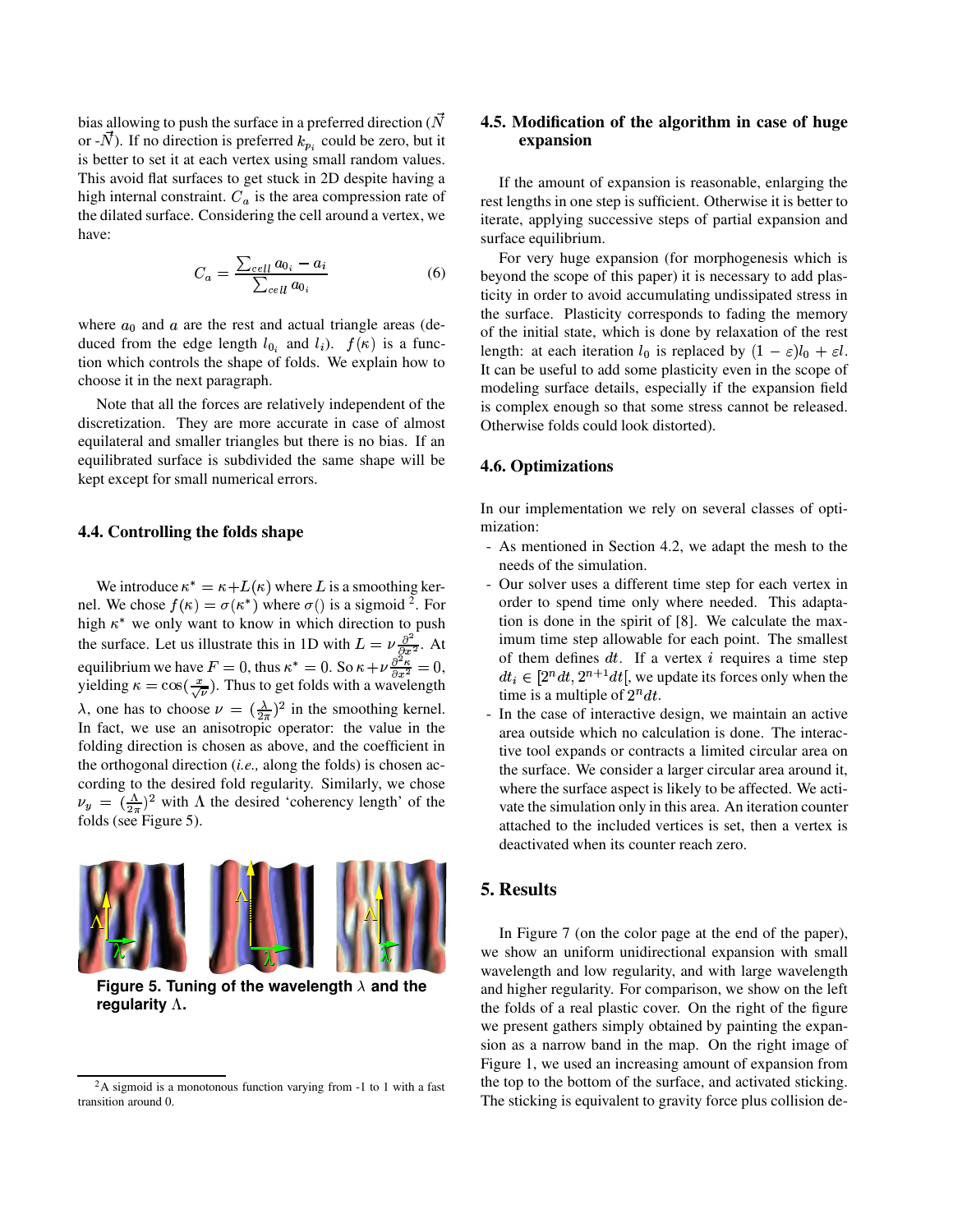tection with the floor of an horizontal surface. It results in positive folds separated by relatively flat areas.

In Figure 8, a circular unidirectional expansion is applied in a reduced ring area (the map is on the left end), with various tunings of wavelength and regularity: On the left the wavelength is very small and the regularity almost zero so that the pattern looks random. On the right end the wavelength is large and the regularity is higher so that the pattern shows more organized folds.

Figure 9 shows a CG scrunchy with various amount of expansion. It is obtained from a torus shape, by dilating largely along the large circle direction and slightly along the small circle direction as figured in the left. Like in reality, the surface has to be kept narrow to avoid getting simply a smooth inflated torus. In reality this is done by inserting a rubber band inside. We achieve this by inserting a small rigid torus inside the large soft torus (i.e. collision detection prevents the large torus to grow wide instead of folding). Other solutions can be used to achieve this purpose: in the middle image of Figure 1, we defined several rigid bands on the surface (which is much equivalent to real clothes with underwire). Despite the fact that no self-intersecting test is done, the curvature smoothing is able to prevent from local self-intersections (a pure geometric deformation method such as displacement mapping would not achieve this). Without any test distant folds can intersect, however. But it appears that this generally occurs for an amount of expansion greater than three (see Figure 6). Further expansion on Figure 9 would probably shows such self-intersections.



**Figure 6. For large expansion (typically more than three) neighbor folds might intersect.**

Computation time with our implementation varies from a few seconds for interactive editing (see Figure 3) to about half an hour on a 700 MHz PIII for the scrunchy at the middle of Figure 1 (about 50000 vertices). Better performances could be obtained with a more efficient solver, e.g. based on implicit simulation (see [2, 10]).

Although the purpose of this paper is limited to modeling surface details, we experimented with more fancy expansion textures which affect the shapes globally. In future work, this should allow us to go towards morphogenesis methods for modeling complex shapes. We present here some preliminary results: Figure 10 shows a brain shape obtained by the uniform isotropic expansion of a sphere, and a set of blisters obtained by using a expansion map (shown on the right) with smooth spots of isotropic expansion. Figure 11 shows square surfaces getting curved after applying isotropic expansion on limited parts of their surfaces. The map yielding the first shape is figured at the middle.

#### **6. Conclusion**

We have introduced the new paradigm of *expansion textures* which allows the user to specify the aspect of folded surfaces at a higher level of control, i.e. without having to shape precisely the folds as one has to do using displacement maps or direct modeling. The user designs the folded areas, the amount and direction of folding and possible constraints on the surface. To do this, the user uses interactive parameter painting tools or maps (either explicit or procedural), following a workflow much similar to texturing. Although the calculation of equilibrium surface has strong similarities with physical simulation solvers, our approach is far more compatible with the kind of knowledge and wishes of an artist: the users need to know only the kind of shape they want, and not the history of forces that should be applied in reality to get the result (moreover, numerous famous sculptures show very exaggerated folds that are probably non-physical).

For future work we will introduce self-collisions in our implementation to prevent neighboring folds from intersecting. We would also like to study the direct generation of bump maps. Our long-term goal is to experiment with morphogenesis, i.e. the modeling of shapes which are mainly due to the result of growth. Since this implies large orders of magnitude in the amount of expansion, we are especially interested in the definition of procedural expansion textures having fractal properties.

#### **Acknowledgments**

We wish to thank Laks Raghupathi who carefully reread this paper. Thanks are also due to Lionel Reveret and Marie-Paule Cani for rereading an early version of the paper.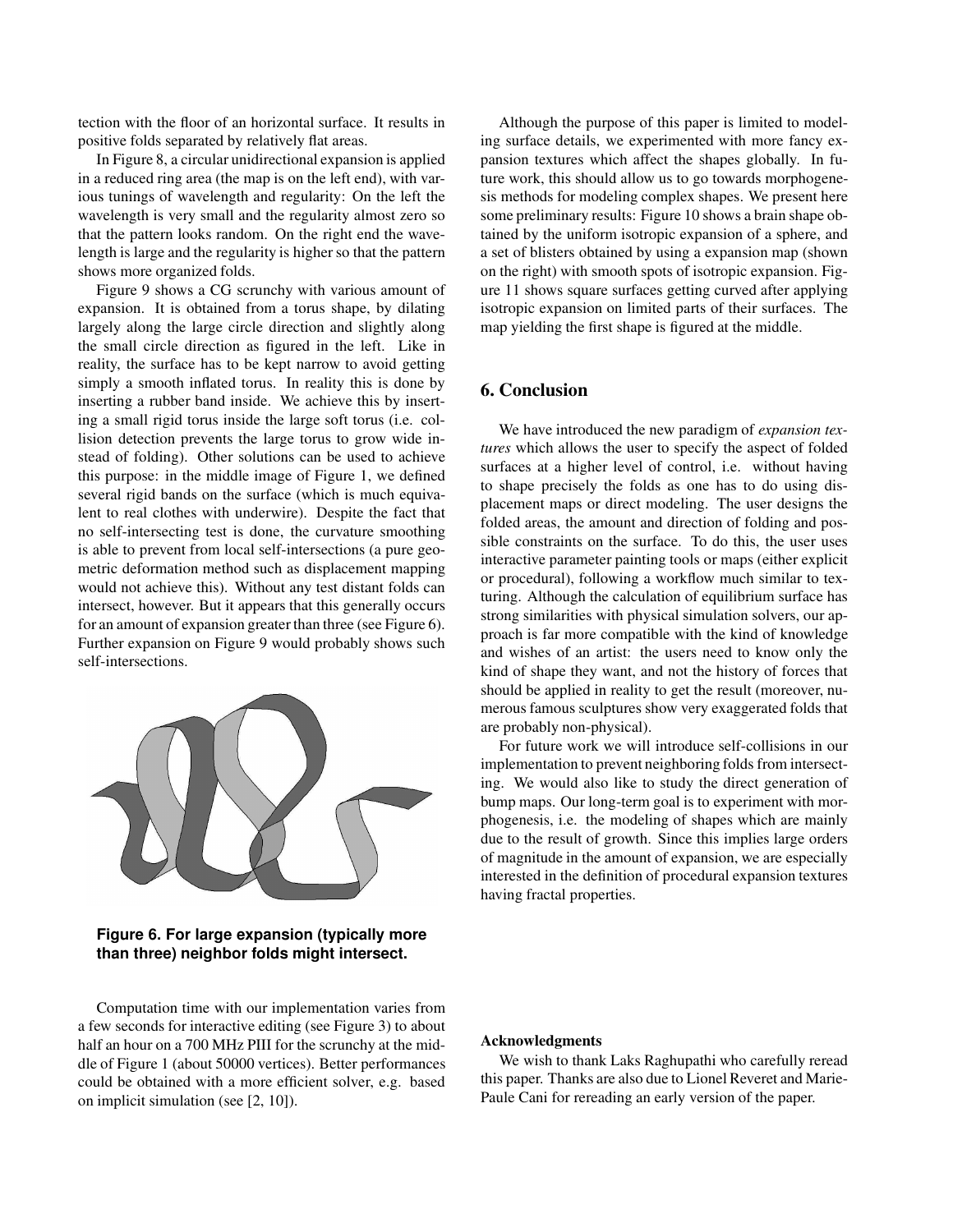#### **References**

- [1] N. I. Badler and W. Becket. Imperfection for realistic image synthesis. *Journal of Visualization and Computer Animation*, 1(1):26–32, August 1990.
- [2] D. Baraff and A. P. Witkin. Large steps in cloth simulation. In *Proceedings of SIGGRAPH 98*, Computer Graphics Proceedings, Annual Conference Series, pages 43–54, Orlando, Florida, July 1998. ACM SIGGRAPH / Addison Wesley.
- [3] B. G. Becker and N. L. Max. Smooth transitions between bump rendering algorithms. In J. T. Kajiya, editor, *Computer Graphics (SIGGRAPH '93 Proceedings)*, volume 27, pages 183–190, Aug. 1993.
- [4] J. F. Blinn. Simulation of wrinkled surfaces. In *Computer Graphics (SIGGRAPH '78 Proceedings)*, volume 12(3), pages 286–292, Aug. 1978.
- [5] D. E. Breen, D. H. House, and M. J. Wozny. Predicting the drape of woven cloth using interacting particles. In *Proceedings of SIGGRAPH 94*, pages 365–372, Orlando, Florida, July 1994. ACM SIGGRAPH / ACM Press.
- [6] J. Cohen, M. Olano, and D. Manocha. Appearancepreserving simplification. *Proceedings of SIGGRAPH 98*, pages 115–122, July 1998. Held in Orlando, Florida.
- [7] S. Coquillart. Extended free-form deformation: A sculpturing tool for 3D geometric modeling. In F. Baskett, editor, *Computer Graphics (SIGGRAPH '90 Proceedings)*, volume 24, pages 187–196, Aug. 1990.
- [8] G. Debunne, M. Desbrun, M.-P. Cani, and A. H. Barr. Dynamic real-time deformations using space & time adaptive sampling. In *Proceedings of ACM SIGGRAPH 2001*, pages 31–36. ACM Press / ACM SIGGRAPH, August 2001.
- [9] T. D. DeRose, M. Kass, and T. Truong. Subdivision surfaces in character animation. In *Proceedings of SIGGRAPH 98*, Computer Graphics Proceedings, Annual Conference Series, pages 85–94, Orlando, Florida, July 1998. ACM SIG-GRAPH.
- [10] M. Desbrun, M. Meyer, P. Schröder, and A. H. Barr. Implicit fairing of irregular meshes using diffusion and curvature flow. In *Proceedings of SIGGRAPH 99*, pages 317–324, Los Angeles, California, August 1999. ACM SIGGRAPH.
- [11] D. Ebert, K. Musgrave, D. Peachey, K. Perlin, and Worley. *Texturing and Modeling: A Procedural Approach*. Academic Press, Oct. 1994. ISBN 0-12-228760-6.
- [12] K. W. Fleischer, D. H. Laidlaw, B. L. Currin, and A. H. Barr. Cellular texture generation. *Computer Graphics*, 29(Annual Conference Series):239–248, 1995.
- [13] A. Fournier and D. Fussell. Stochastic modeling in computer graphics. *Computer Graphics (Proceedings of SIGGRAPH 80)*, 14(3):108, July 1980. Held in Seattle, Washington.
- [14] D. R. Fowler, H. Meinhardt, and P. Prusinkiewicz. Modeling seashells. In Catmull, editor, *Computer Graphics (SIG-GRAPH '92 Proceedings)*, volume 26, pages 379–388, July 1992.
- [15] I. Guskov, W. Sweldens, and P. Schröder. Multiresolution signal processing for meshes. In *Proceedings of SIGGRAPH 99*, Computer Graphics Proceedings, Annual Conference Series, pages 325–334, Los Angeles, California, August 1999. ACM SIGGRAPH / Addison Wesley Longman.
- [16] P. Hanrahan and P. E. Haeberli. Direct WYSIWYG painting and texturing on 3D shapes. In F. Baskett, editor, *Computer*

*Graphics (SIGGRAPH 90 Proceedings)*, volume 24, pages 215–223, Aug. 1990.

- [17] J. T. Kajiya and T. L. Kay. Rendering fur with three dimensional textures. In J. Lane, editor, *Computer Graphics (SIGGRAPH '89 Proceedings)*, volume 23(3), pages 271– 280, July 1989.
- [18] F. Neyret. Modeling animating and rendering complex scenes using volumetric textures. *IEEE Transactions on Visualization and Computer Graphics*, 4(1):55–70, Jan.–Mar. 1998. ISSN 1077-2626.
- [19] J. O'Brien and J. Hodgins. Graphical modeling and animation of brittle fracture. In *SIGGRAPH'99 Conference Proceedings*, pages 137–146. ACM SIGGRAPH, 1999.
- [20] K. Perlin. An image synthesizer. In B. A. Barsky, editor, *Computer Graphics (SIGGRAPH '85 Proceedings)*, volume 19(3), pages 287–296, July 1985.
- [21] K. Perlin and E. M. Hoffert. Hypertexture. In J. Lane, editor, *Computer Graphics (SIGGRAPH '89 Proceedings)*, volume 23(3), pages 253–262, July 1989.
- [22] P. Prusinkiewicz. Modelling and visualization of biological structures. *Graphics Interface '93*, pages 128–137, May 1993. Held in Toronto, Ontario, Canada.
- [23] P. Prusinkiewicz, M. Hammel, and R. Mech. Visual models of morphogenesis: A guided tour. http://www.cpsc.ucalgary.ca/Redirect/bmv/ vmm-deluxe/.
- [24] T. W. Sederberg and S. R. Parry. Free-form deformation of solid geometric models. In D. C. Evans and R. J. Athay, editors, *Computer Graphics (SIGGRAPH '86 Proceedings)*, volume 20, pages 151–160, Aug. 1986.
- [25] D. Terzopoulos and K. Fleisher. Modeling inelastic deformation: Viscoelasticity, plasticity, fracture. In *SIGGRAPH'88 Conference Proceedings*, pages 269–278, 1988.
- [26] D. W. Thompson. *On Growth and Form*. Cambridge University Press, Cambridge, 1917.
- [27] G. Turk. Generating textures for arbitrary surfaces using reaction-diffusion. In T. W. Sederberg, editor, *Computer Graphics (SIGGRAPH '91 Proceedings)*, volume 25, pages 289–298, July 1991.
- [28] M. Walter, A. Fournier, and D. Menevaux. Integrating shape and pattern in mammalian models. In *Proceedings of SIGGRAPH 2001*, Computer Graphics Proceedings, Annual Conference Series, pages 317–326. ACM Press / ACM SIG-GRAPH, August 2001.
- [29] X. C. Wang, J. Maillot, E. L. Fiume, V. Ng-Thow-Hing, A. Woo, and S. Bakshi. Feature-based displacement mapping. *Rendering Techniques 2000: 11th Eurographics Workshop on Rendering*, pages 257–268, June 2000.
- [30] W. Welch and A. Witkin. Free-form shape design using triangulated surfaces. In *Proceedings of SIGGRAPH 94*, Computer Graphics Proceedings, Annual Conference Series, pages 247–256, Orlando, Florida, July 1994. ACM SIG-GRAPH / ACM Press.
- [31] A. Witkin and M. Kass. Reaction-diffusion textures. In T. W. Sederberg, editor, *Computer Graphics (SIGGRAPH '91 Proceedings)*, volume 25, pages 299–308, July 1991.
- [32] T.-T. Wong, W.-Y. Ng, and P.-A. Heng. A geometry dependent texture generation framework for simulating surface imperfections. In *Eurographics Rendering Workshop 1997*, pages 139–150, St. Etienne, France, June 1997. Eurographics / Springer Wien. ISBN 3-211-83001-4.